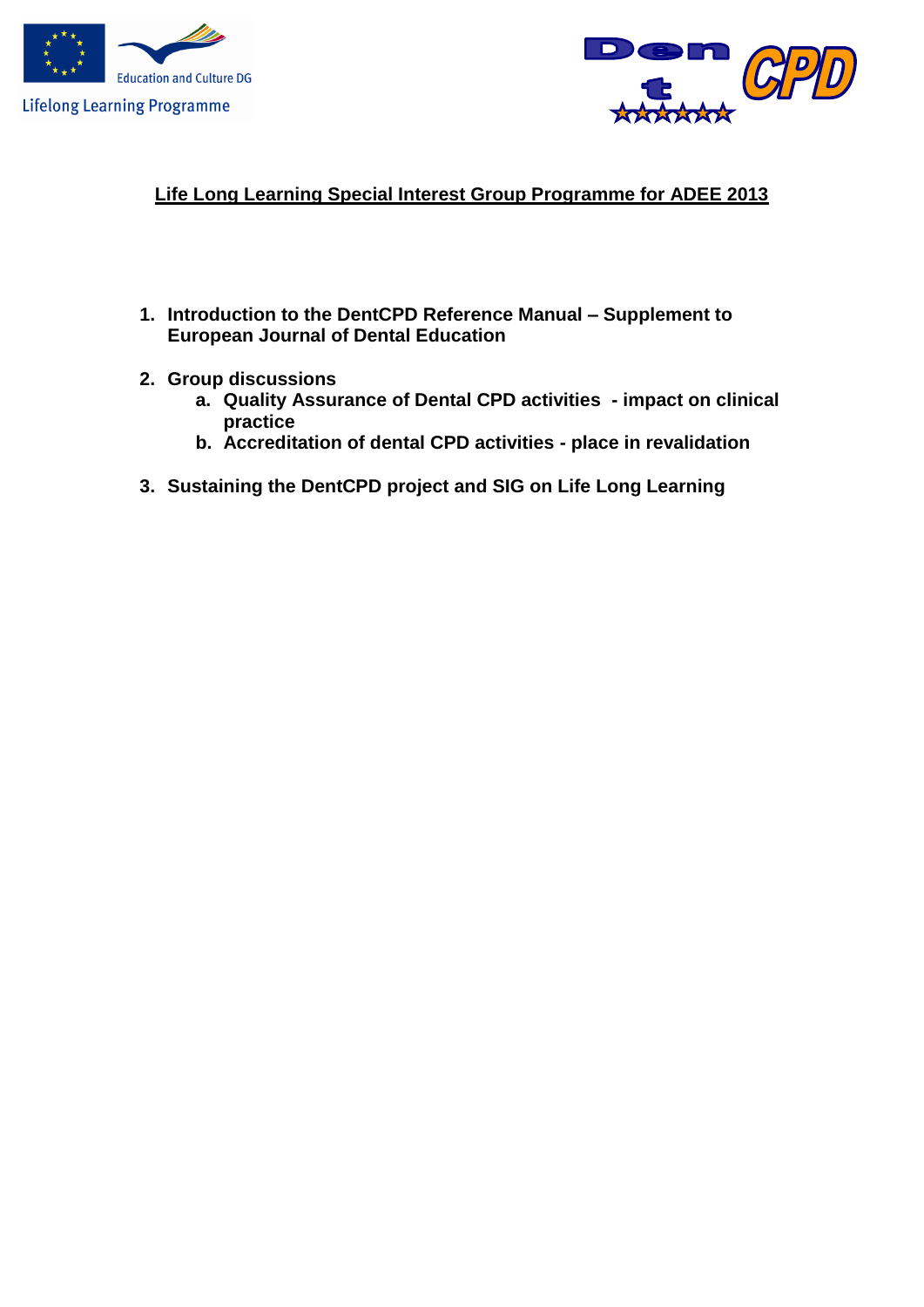### **Quality Assurance of Continuing Professional Development (CPD) for Dental Professionals**

### **Introduction**

In May 2013, the DentCPD Project's 'Dental CPD Reference Manual' was published as a Supplement to the European Journal of Dental Education available as an open on-line publication as a Supplement to the European Journal of Dental Education [\(www.dentcpd.org](http://www.dentcpd.org/) ).

<http://onlinelibrary.wiley.com/doi/10.1111/eje.2013.17.issue-s1/issuetoc>

Earlier this year in the UK, the regulatory body the General Dental Council (GDC), as part of their review of dental CPD, put out a 'call for information' on 'Quality of CPD in dentistry'. A link to this can be found at [http://www.gdc](http://www.gdc-uk.org/Aboutus/policy/Documents/GDC%20Call%20for%20Information%20-%20CPD%20and%20Quality%20May%202013%20(FIN).pdf)[uk.org/Aboutus/policy/Documents/GDC%20Call%20for%20Information%20-](http://www.gdc-uk.org/Aboutus/policy/Documents/GDC%20Call%20for%20Information%20-%20CPD%20and%20Quality%20May%202013%20(FIN).pdf) [%20CPD%20and%20Quality%20May%202013%20\(FIN\).pdf](http://www.gdc-uk.org/Aboutus/policy/Documents/GDC%20Call%20for%20Information%20-%20CPD%20and%20Quality%20May%202013%20(FIN).pdf)

There are concerns that there is no clarity on the quality of CPD courses/activities and evidence that they result in improved clinical care of patients. There would appear to be a need to establish how CPD is quality assured and by whom. Ideally, to promote mobility of dental professionals across the EU, the profession and the public would appreciate assurance that a CPD activity is of appropriate quality and the certificate issued, as a consequence of this, is sufficient to confirm that. Recognition, through appropriate certification, appropriately verified/accredited would benefit the dental professional and avoid duplication of CPD should they wish to work in a different country in the EU.

**Questions to Consider in Preparation for and During the SIG ADEE 2013**

- **1. How assured or concerned are you about the adequacy of the QA of dental CPD?**
- **2. What suggestions do you have about how the quality of CPD in dentistry can be adequately quality assured?**

*For further information and consideration please see Attachment 1.*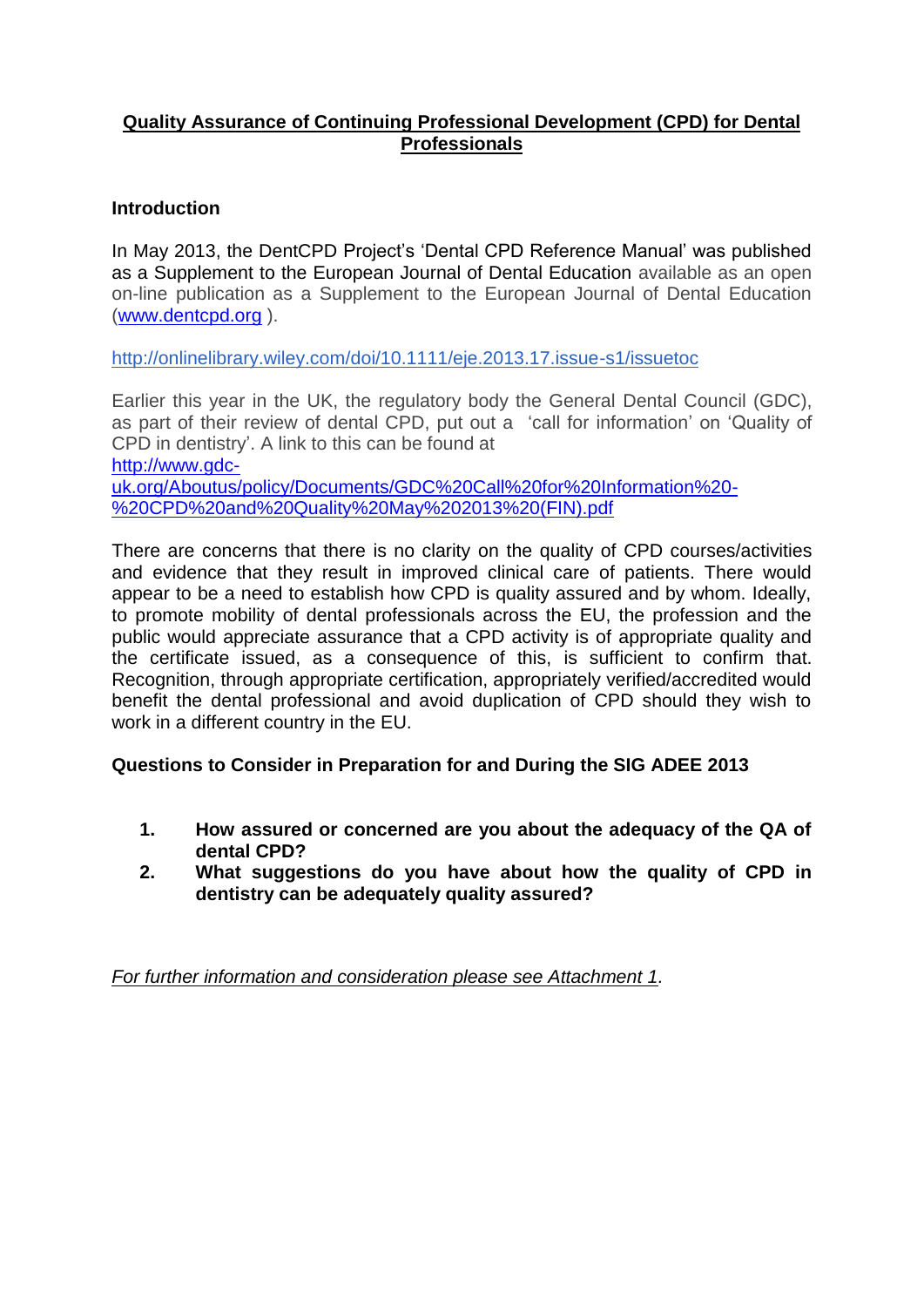# **ADEE 2011 Special Interest Group: CPD Accreditation/Recognition**

### **Special Interest Group discussion points:**

- **Q1 In your country is CPD officially recognised/accredited?**
- **Q2 How is this recognised/accredited?** 
	- o **official certification?**
- **Q3 Who provides this accreditation?**
	- o **The regulator the bodies/institutions recognised in that particular country as the appropriate body– who puts dentists on the dentists register**
	- o **Dept of health or education,**
	- o **Professional dental associations**
	- o **Other organisation**
- **Q4 How is the period of learning recorded – Hours? Credits?**
	- **How do hours relate to credits?**

### **Background**

- Educational accreditation is a type of quality assurance process which provides an external evaluation of educational institutions or programmes to determine if standards are met.
- If standards are met, accredited status is granted by the agency.
- Educational accreditation is typically conducted by a government organization, such as a ministry of education.
- Accreditation of CPD provision assumes that the CPD activity is fit for purpose and addresses the needs and requirements of the attendees.
- In the UK for example the British Dental Association (BDA), state for their annual conference, that all sessions are '*approved for accreditation of CPD hours and comply with the General Dental Council's verifiable CPD requirements'*.
- One might , therefore, assume that accreditation is in place
- However, the GDC itself **does not approve any education provider or course** for verifiable CPD (certified with CPD points). Rather, it **specifies the conditions which must be met in order for a CPD activity (GUIDANCE)** to be considered verifiable and thus appropriately certified [\(www.GDC-org\)](http://www.gdc-org/).
- All four of the following conditions must be met:
	- 1. A certificate (or other type of documentary proof) that proves that the

individual took part in the activity must be provided.

- should document the number of hours spent by the individual on the activity.
- 2. The activity must have 'concise educational aims and objectives'.
- 3. The activity must have 'clear anticipated outcomes'.
- 4. The activity must have 'quality controls'